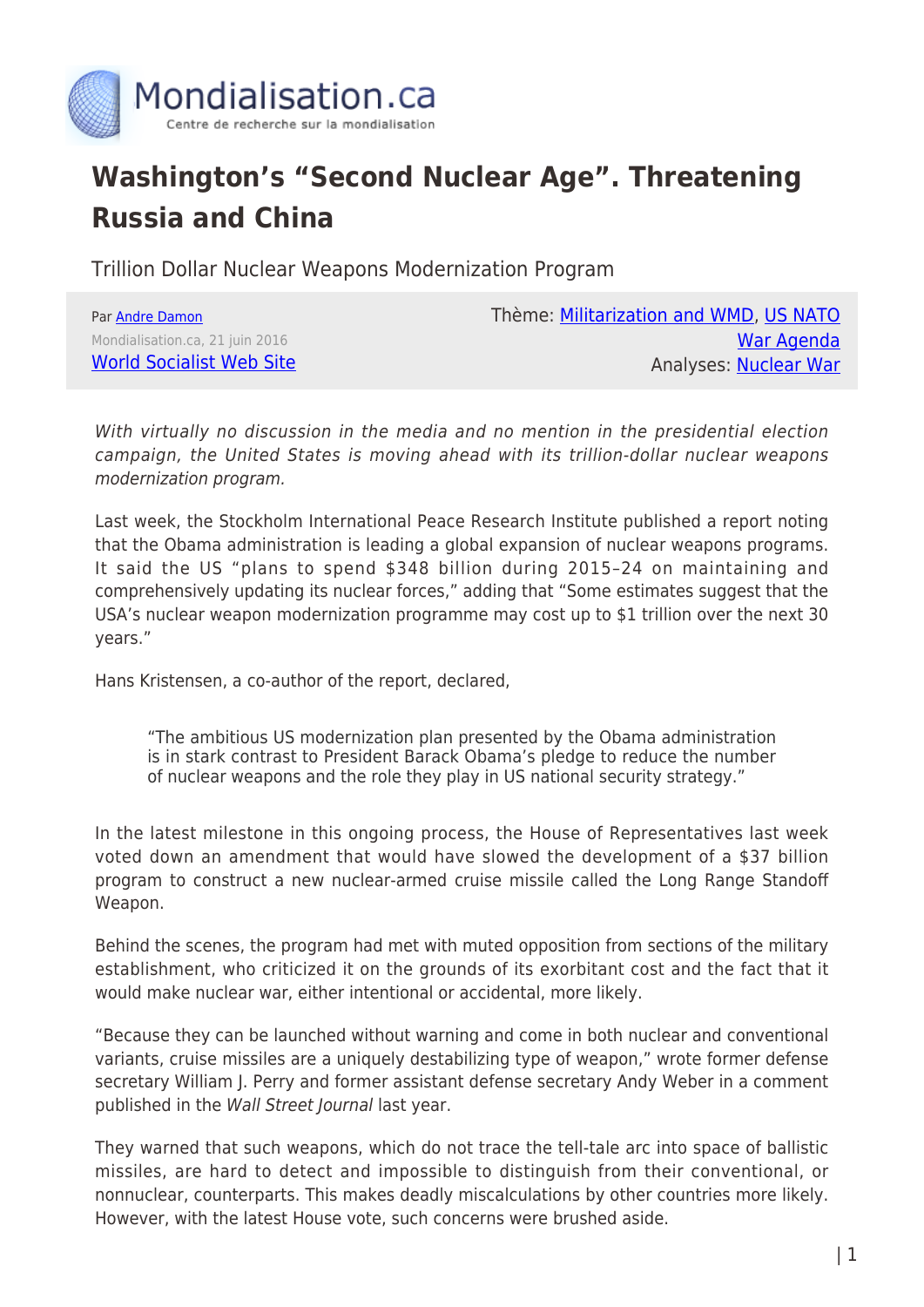Given the enormous nuclear superiority of the United States over all other countries in the world, why the rush to pour ever more money into the development of new nuclear weapons and delivery systems, especially ones that are so dangerous as to give pause even to sections of the military establishment?

The current US nuclear arsenal, which is large enough to kill everyone on the planet many times over, is a remnant of a period in which the use of nuclear weapons was envisioned as a last resort, and when the launching of a nuclear weapon was assumed to mean "mutually assured destruction." During most of the Cold War, the idea that a nuclear war could actually be winnable was confined to the political fringe, and the theories of RAND Corporation military strategist Herman Kahn were pilloried—most famously Stanley Kubrick's Doctor Strangelove.

But in what is becoming known in policy circles as the "second nuclear age," the thinking expressed by General Buck Turgidson in Kubrick's film—that the consequences of a nuclear exchange are "modest and acceptable," even though the United States might get its "hair mussed"—is becoming mainstream doctrine.

A report published earlier this year by the Center for Strategic and Budgetary Assessments titled Rethinking Armageddon outlines a scenario in which the US responds to an intervention by Russian forces in Latvia. The Joint Chiefs of Staff give the president four options, three of which involve the use of nuclear weapons.

As a report published last year by the Center for Strategic and International Studies (CSIS) noted, "The scenarios for nuclear employment have changed greatly since the 'balance of terror' between the two global superpowers." As a result, the "second nuclear age" involves combatants "thinking through how they might actually employ a nuclear weapon, both early in a conflict and in a discriminate manner."

The highly influential Washington think tank called for maximizing "flexibility and credibility" by moving to a "smaller but newer responsive stockpile, lower and variable yields, and special effect weapons, a more diversified set of delivery systems, greater distribution and forward deployment, and greater integration with nonnuclear capabilities."

Components of this plan include the stationing of missile defense systems on the borders of Russia and China, such as the one installed in Romania last month, and the domination of key waterways, such as the South China Sea, Baltic Sea and Black Sea. These policies are intended to make it difficult for Russia and China to retaliate to a nuclear first strike, including by means of ballistic missile submarines.

But for all the money and resources being poured into US nuclear dominance, the idea that a nuclear war against Russia or China is winnable, even with the most advanced weapons systems a trillion dollars can buy, is just as insane as it was during the height of the Cold War. The use of low-yield "tactical" nuclear weapons will very likely escalate into a conflict in which billions of people, or even the whole of humanity, will die.

The doctrine of the viability of a nuclear first strike mirrors the grandiose delusion, expressed in the 1998 book The Future of War by George and Meredith Friedman, that the advent of precision-guided bombs and missiles would make US military force uncontested in the 21st century, a theory disproven in the military debacles in Iraq, Afghanistan and Libya.